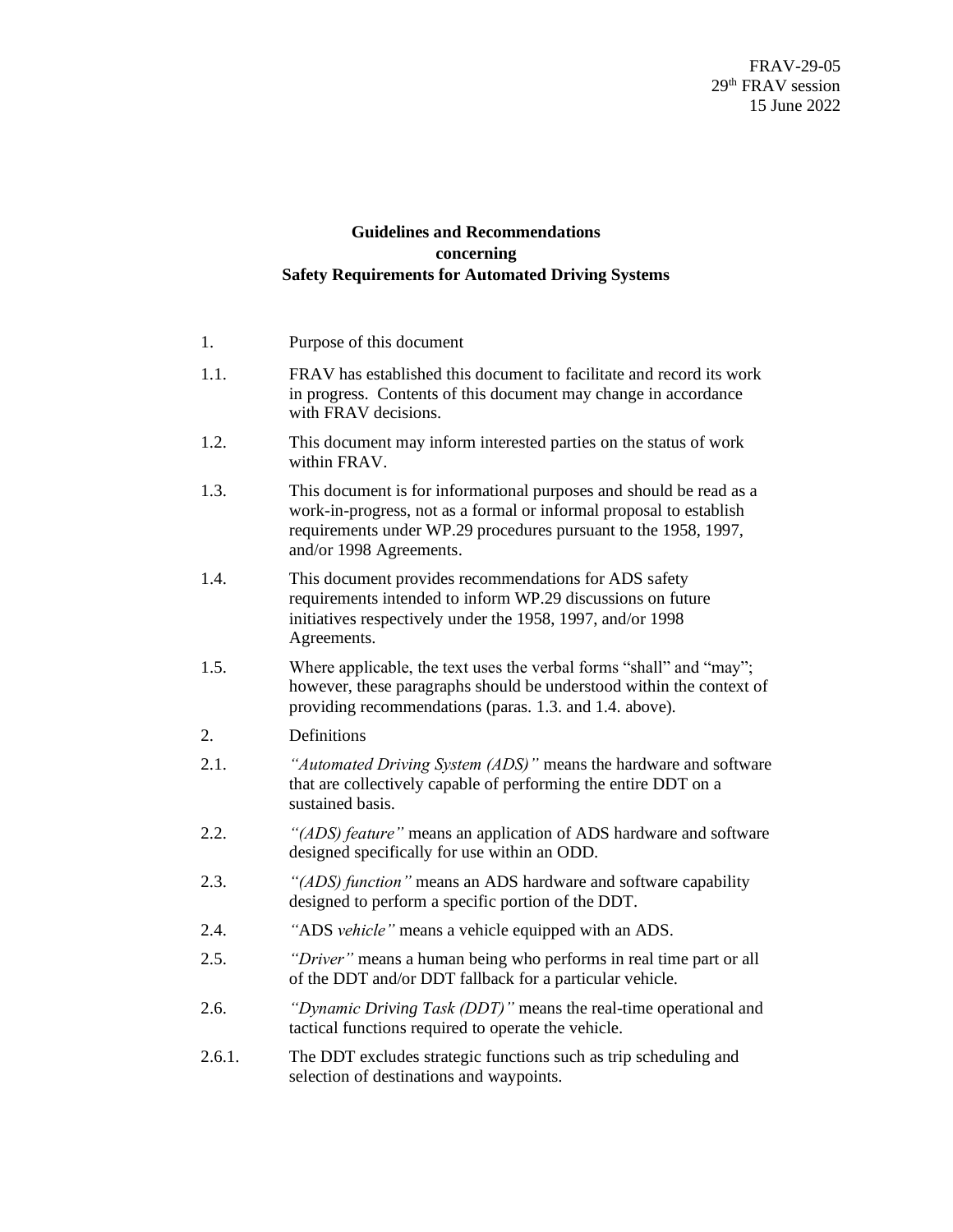- 2.6.2. The operational and tactical functions of the DDT can be logically grouped under three general categories:
- 2.6.2.1. Sensing and perception, including:
- 2.6.2.1.1. Monitoring the driving environment via object and event detection, recognition, and classification.
- 2.6.2.1.2. Perceiving other vehicles and road users, the roadway and its fixtures, objects in the vehicle's driving environment and relevant environmental conditions.
- 2.6.2.1.3. Sensing the ODD boundaries, if any, of the ADS feature.
- 2.6.2.1.4. Positional awareness.
- 2.6.2.2. Planning and decision, including
- 2.6.2.2.1. Prediction of actions of other road users.
- 2.6.2.2.2. Response preparation.
- 2.6.2.2.3. Maneuver planning.
- 2.6.2.3. Control, including
- 2.6.2.3.1. Object and event response execution.
- 2.6.2.3.2. Lateral vehicle motion control.
- 2.6.2.3.3. Longitudinal vehicle motion control.
- 2.6.2.3.4. Enhancing conspicuity via lighting and signaling.
- 2.7. *"ADS fallback response"* means an ADS-initiated transition of control or an ADS-controlled procedure to place the vehicle in a minimal risk condition.
- 2.8. *"Fallback user"* means a user designated to assume the role of driver upon completion of a transition of control.
- 2.9. *"Minimal Risk Condition (MRC)"* means a stable and stopped state of the vehicle that reduces the risk of a crash.
- 2.10. *"Operational Design Domain (ODD)"* means the operating conditions under which an ADS feature is specifically designed to function.
- 2.11. *"Operational functions"* refer to basic capabilities such as the capacity to control lateral and longitudinal motion of the vehicle.
- 2.12. *"Other road user (ORU)"* means any entity using a roadway and capable of safety-relevant interaction with an ADS vehicle.
- 2.13. *"Priority vehicle"* means a vehicle subject to exemptions, authorizations, and/or right-of-way under traffic laws while performing a specified function.
- 2.14. *"Real time"* means the actual time during which a process or event occurs.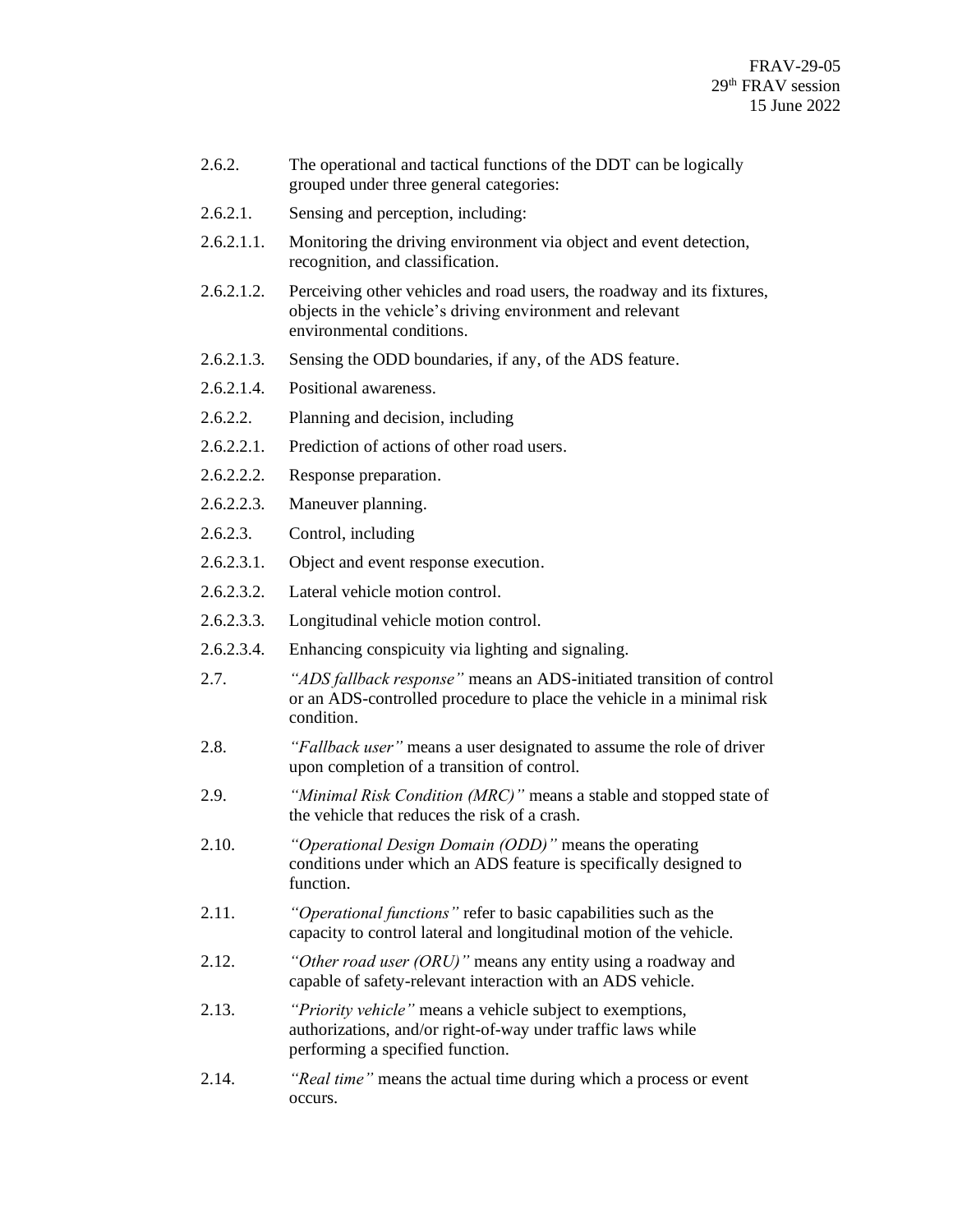- 2.15. *"Road-safety agent"* means a human being engaged in directing traffic, enforcing traffic laws, maintaining/constructing roadways, and/or responding to traffic incidents.
- 2.16. *"Tactical functions*" refer to the real-time planning, decision, and execution of maneuvers.
- 2.17. *"Transition of control (TOC)"* means a procedure by which the ADS hands over dynamic control of the vehicle to the fallback user such that the fallback user is given the role of driver upon completion.
- 2.18. *"(ADS) User"* means a human being using an ADS where dynamic control of the vehicle is entirely maintained on a sustained basis by the ADS performance of the DDT.
- 3. Guidelines for ADS descriptions
- 3.1. General considerations
- 3.1.1. ADS may be designed for specific purposes and to operate under prescribed conditions.
- 3.1.2. The conditions under which an ADS is designed to operate are known collectively as the Operational Design Domain (ODD).
- 3.1.2.1. The ODD conditions include, but are not limited to, environmental, geographical, and time-of-day restrictions, and/or the requisite presence or absence of certain traffic or roadway characteristics.
- 3.1.3. ADS may or may not be designed to transfer control to a qualified driver in the vehicle. The roles and responsibilities of an ADS user differ depending upon the ADS configuration, intended uses, and limitations on its use.
- 3.1.4. ADS safety requirements need to address the diversity of configurations, intended uses, and limitations on use while addressing usage specifications of individual ADS.
- 3.1.5. Therefore, FRAV intends to provide guidelines for the manufacturer's description of an ADS, including measurable/verifiable ODD specifications, to enable the application of safety requirements to the ADS under assessment.
- 3.2. The manufacturer shall describe the ADS configuration and the intended uses and limitations on the use of its feature(s).
- 3.2.1. The manufacturer shall list the potential faults identifiable by the diagnostic system(s) of the ADS.
- 3.3. The manufacturer shall establish the ODD conditions and boundaries of each ADS feature in measurable and/or verifiable terms.
- 3.3.1. The ODD conditions addressed by the manufacturer shall, at a minimum, include:
- 3.3.1.1. Precipitation (rain, snow).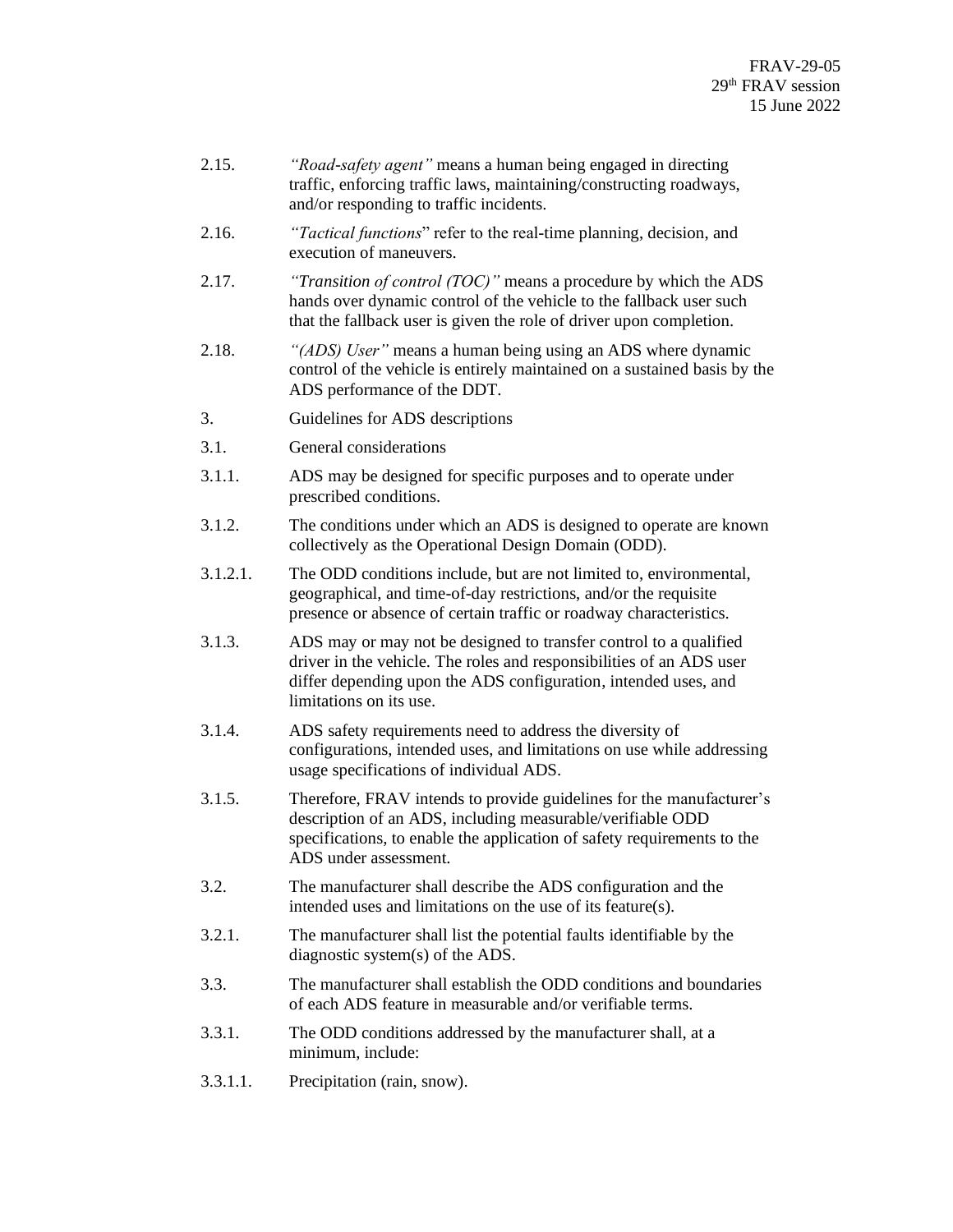- 3.3.1.2. Time of day (light intensity, including the case of the use of lighting devices).
- 3.3.1.3. Visibility.
- 3.3.1.4. Road and lane markings.
- 3.3.1.5. Road surface adhesion
- 3.3.1.6. Country of operation.
- 3.3.1.7. V2x dependencies, if any.
- 3.4. The manufacturer shall establish terms for the correct use of the ADS.
- 3.4.1. The manufacturer shall provide written information on the intended uses and limitations on the use of the ADS feature(s).
- 3.4.2. The manufacturer shall describe means made available to the public to promote a correct understanding of the intended uses and limitations on the use of the ADS.
- 3.4.3. The manufacturer shall provide the following information for ADS designed to interact with an ADS vehicle user.
- 3.4.3.1. The manufacturer shall provide written information on the roles and responsibilities of the ADS vehicle user(s), including activities other than driving.
- 3.4.3.2. The manufacturer shall provide written instructions for the activation and deactivation of the ADS.
- 3.4.3.3. The manufacturer shall provide written information on ADS responses to ADS vehicle user interventions in the dynamic control of the vehicle.
- 3.4.3.4. The manufacturer shall provide written descriptions of the transfer of control procedures, including ADS notifications and fallback user responses.
- 3.4.3.5. The manufacturer shall provide information detailing the humanmachine interactions, including HMI tell-tales, indicators, and displays.
- 4. ADS safety recommendations
- 4.1. ADS performance of the DDT
- 4.1.1. The ADS shall be capable of performing the entire Dynamic Driving Task (DDT) within the ODD of its feature(s).
- 4.1.2. The ADS shall recognize the conditions and boundaries of the ODD of its feature(s) pursuant to the manufacturer's declaration under paragraph 3.3.
- 4.1.3. The ADS shall detect and respond to objects and events relevant to its performance of the DDT.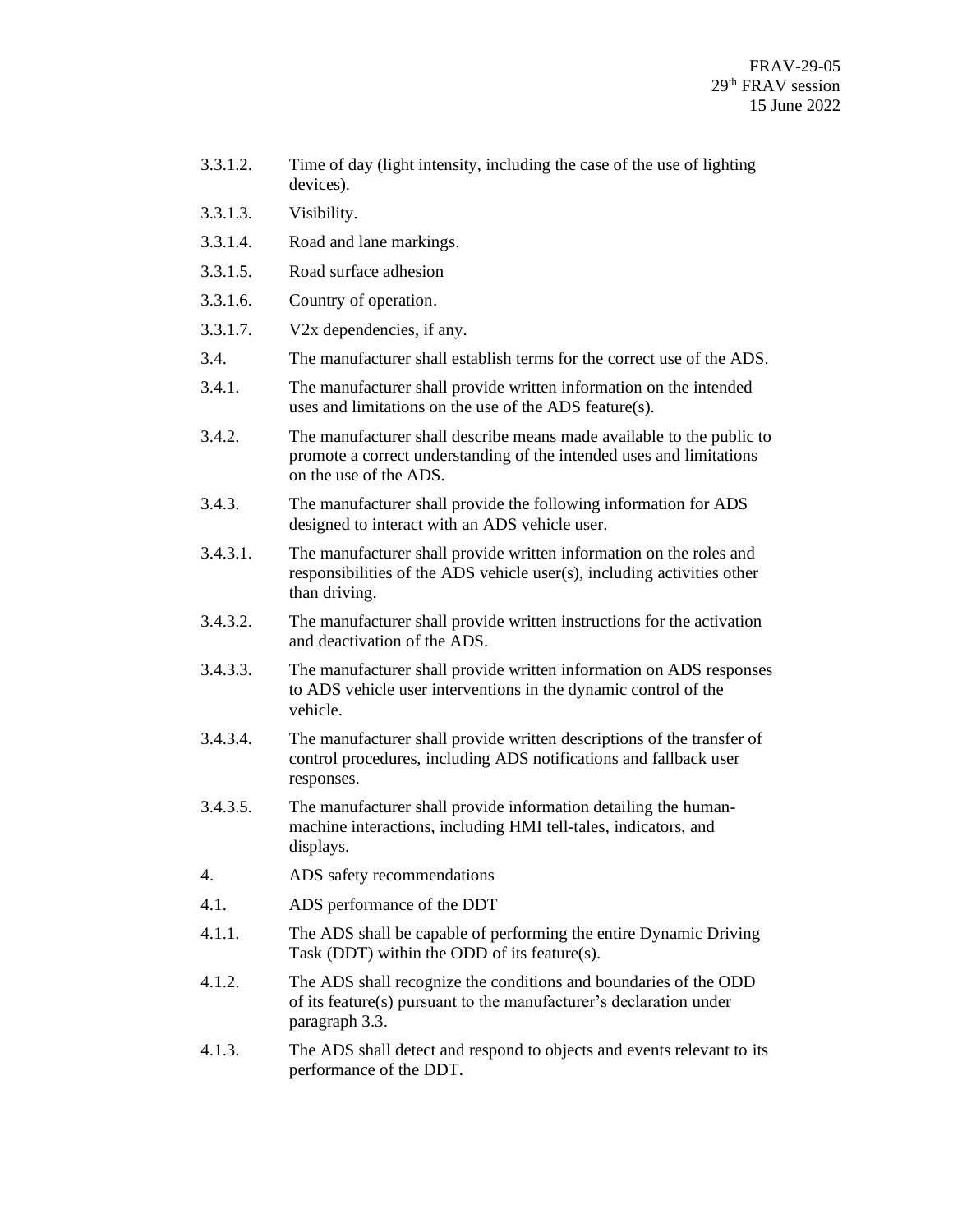- 4.1.4. The ADS shall comply with safety-relevant traffic laws according to the ODD of the feature in use.
- 4.1.4.1. See Appendix [x] for recommendations on the conversion of traffic laws into verifiable criteria for ADS assessment.
- 4.1.5. The ADS shall interact safely with other road users.
- 4.2. ADS interactions with ADS vehicle users
- 4.2.1. User interaction with and the interface of ADS (features) shall have a high-level commonality of design.
- 4.2.2. The ADS HMI shall provide clear and unambiguous information to the user.
- 4.2.3. The ADS shall be designed to prevent misuse and errors in operation.
- 4.2.4. The ADS shall ensure safe ADS feature activation.
- 4.2.5. An ADS which permits a transition of control shall be designed to ensure safe transitions of control.
- 4.2.6. An ADS which permits user takeovers of control shall be designed to ensure safe user-initiated takeovers.
- 4.2.7. The use of the ADS shall be supported by documentation and tools to facilitate user understanding of the functionality and operation of the system.
- 4.3. ADS management of safety-critical situations
- 4.3.1. The ADS shall execute a fallback response in the event of a failure in the ADS and/or other vehicle system that prevents the ADS from performing the DDT or in the event of an exit from the ODD.
- 4.3.2. The ADS shall signal its intention to place the vehicle in an MRC.
- 4.3.3. Pursuant to a traffic accident, the ADS shall stop the vehicle.
- 4.4. ADS management of system failures
- 4.4.1. The ADS shall detect and respond to system malfunctions and abnormalities relevant to its performance of the DDT.
- 4.4.2. The ADS shall be designed to protect against unauthorized access to the ADS functions.
- 4.4.3. The ADS shall signal [faults/failures] compromising its capability to perform the entire DDT relevant to the ODD of its feature(s).
- 4.4.4. The ADS shall be designed to protect against unauthorized modifications to safety-critical hardware and software.
- 4.4.5. The ADS may continue to operate in the presence of [faults/failures] that do not prevent that ADS from fulfilling the safety requirements applicable to the ADS.
- 4.5. ADS maintenance of a safe operational state.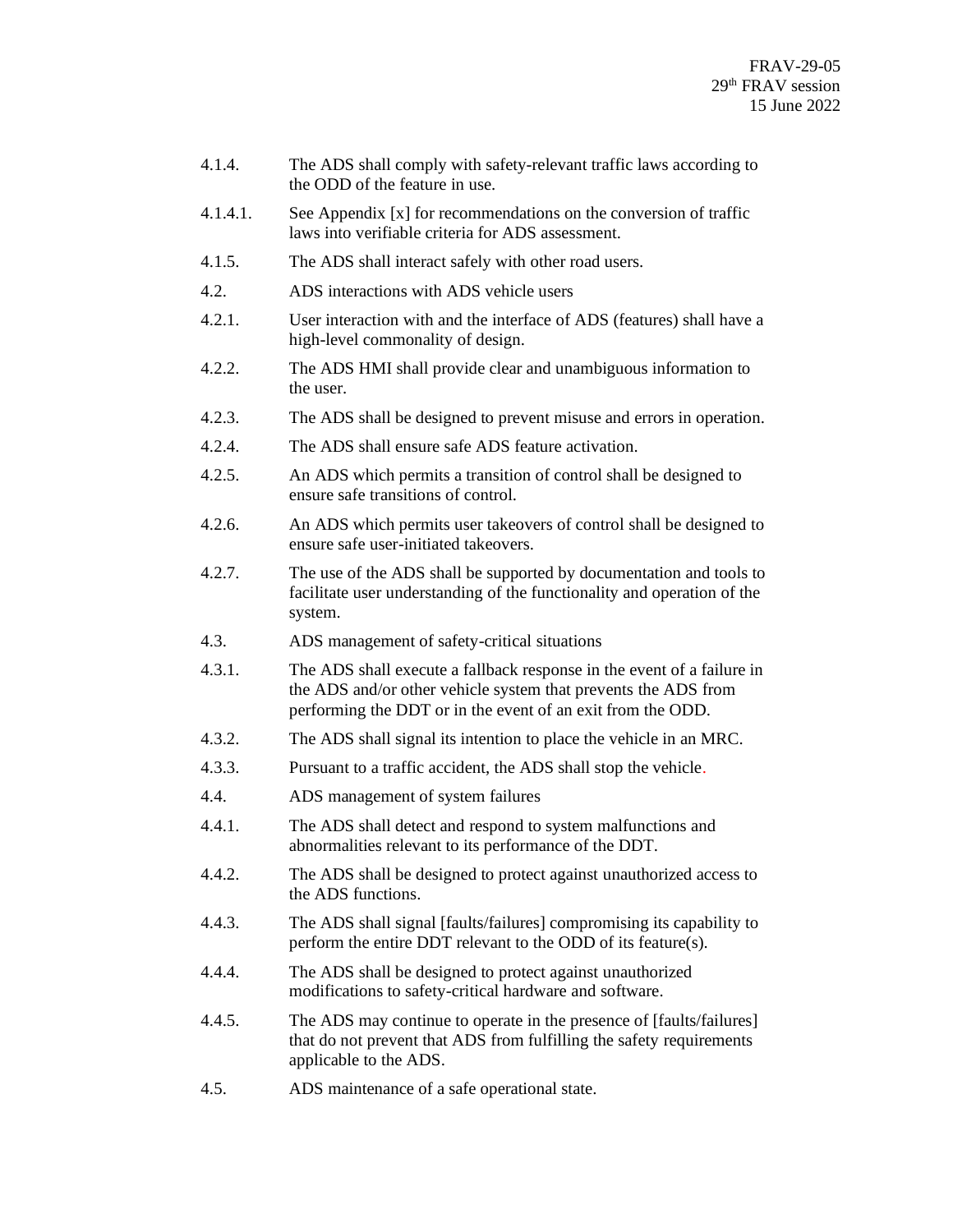- 4.5.1. The ADS should signal required system maintenance to the user.
- 4.5.2. The ADS should be accessible for the purposes of maintenance and repair to authorized persons.
- 4.5.3. ADS safety should be ensured in the event of discontinued production/support/maintenance.
- 4.6. The following table provides additional information on the elaboration of ADS safety requirements for use under the New Assessment/Test Method (NATM).
- 4.6.1. The table is structured in accordance with five core safety aspects:
- 4.6.1.1. The ADS should drive safely.
- 4.6.1.2. The ADS should interact safely with the ADS vehicle user(s).
- 4.6.1.3. The ADS should manage safety-critical traffic situations.
- 4.6.1.4. The ADS should safely manage failure modes.
- 4.6.1.5. The ADS should maintain a safe operational state.
- 4.6.2. The left column ("safety requirements") reproduces ADS safety recommendations presented above (paras. 4.1-4.5. inclusive).
- 4.6.2.1. These recommendations have been generally accepted by FRAV as a basis for further elaboration of safety requirements.
- 4.6.3. The right column ("detailed provisions") provides additional information concerning the elaboration of the safety recommendations in the left column.
- 4.6.3.1. ADS safety requirements shall be verifiable and/or measurable under the NATM tools and methods.
- 4.6.3.2. The right column highlights aspects that may be suitable for the development of such measurable/verifiable criteria for assessing ADS fulfilment of the safety requirements. These items are all under discussion and not yet agreed by FRAV.
- 4.6.3.3. The elaboration of these safety requirements involves collaboration with the Validation Methods for Automated Driving informal working group, including consideration of the following aspects.
- 4.6.3.3.1. Consideration of traffic scenarios that define conditions the ADS may encounter, including nominal performance of the DDT, ADS responses to safety-critical traffic situations, and ADS responses to system failures.
- 4.6.3.3.2. Consideration of the assessment methods to be used in evaluating ADS performance against the safety requirements such as virtual testing, track tests, and under real-world driving on public roads.
- 4.6.3.3.3. Consideration of the procedures for determining ADS configurations, intended uses, and limitations on use to ensure assessments appropriate across the diversity of ADS.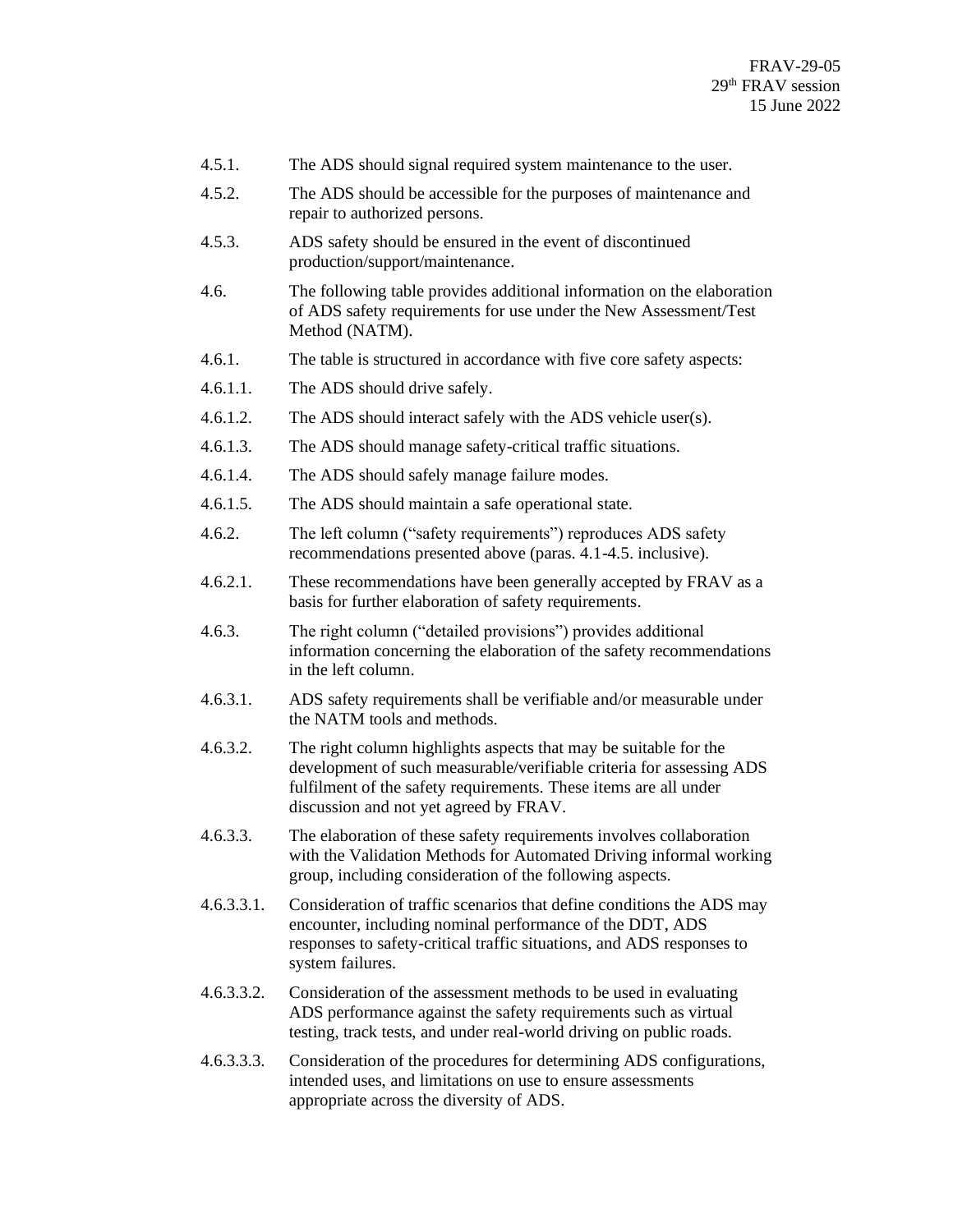- 4.6.3.3.4. Consideration of procedures for monitoring the performance of ADS in the field, including attention to data collection and analysis to provide appropriate reporting on performance metrics.
- 4.6.3.4. Based on the above, FRAV anticipates the development of measurable/verifiable criteria to enable application of the NATM methods and tools in assessing compliance with the recommended requirements provided in Table 1.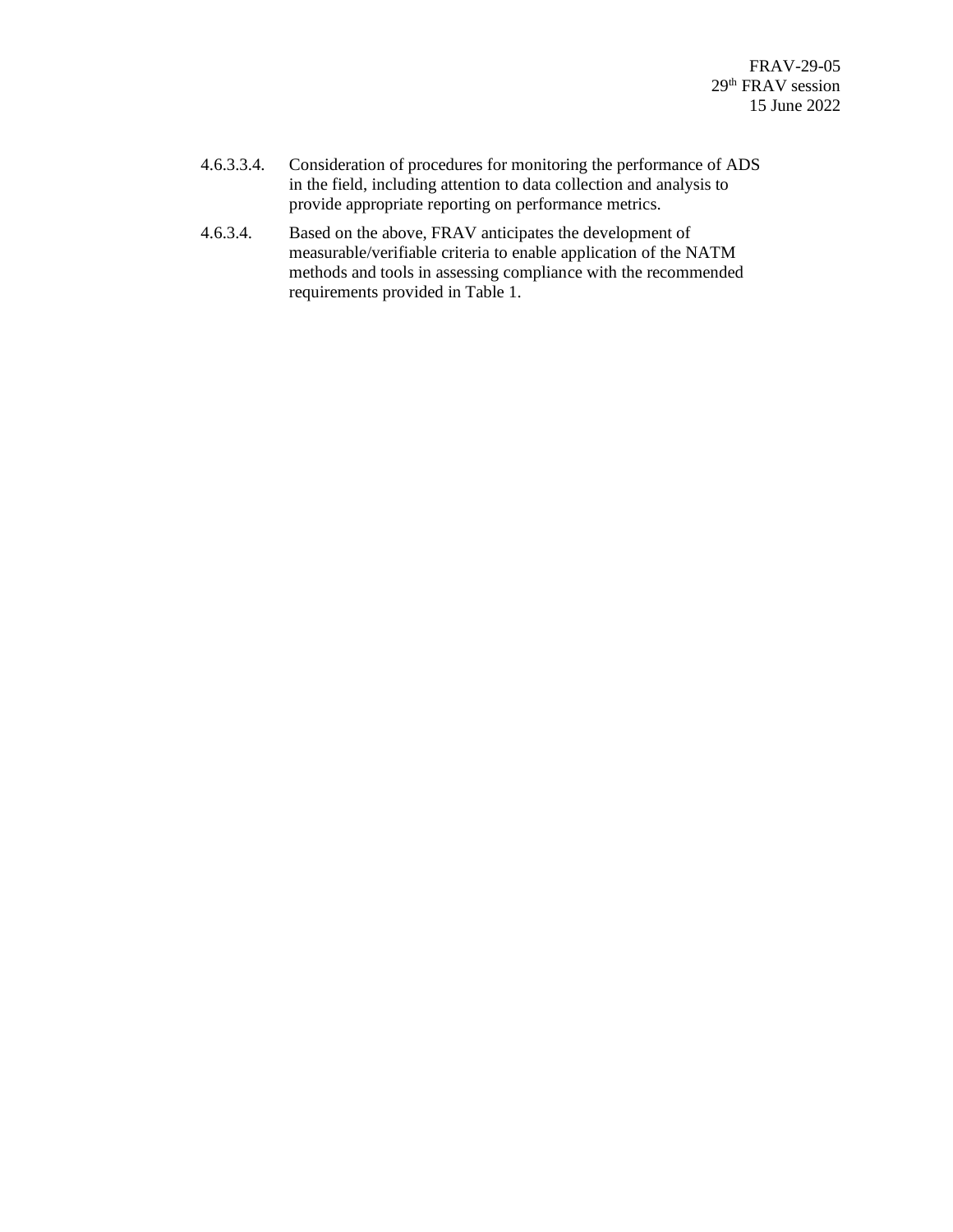|    | <b>Safety Recommendations</b>                                                                                                                                  | Detailed Provisions (under discussion)                                                                                                                                                                                                                                                                                                                                                                                                                                                                                                                                                                                                                                                                                      |  |  |
|----|----------------------------------------------------------------------------------------------------------------------------------------------------------------|-----------------------------------------------------------------------------------------------------------------------------------------------------------------------------------------------------------------------------------------------------------------------------------------------------------------------------------------------------------------------------------------------------------------------------------------------------------------------------------------------------------------------------------------------------------------------------------------------------------------------------------------------------------------------------------------------------------------------------|--|--|
|    | The ADS should drive safely.                                                                                                                                   |                                                                                                                                                                                                                                                                                                                                                                                                                                                                                                                                                                                                                                                                                                                             |  |  |
| 1. | The ADS shall be capable of<br>performing the entire Dynamic<br>Driving Task (DDT) within the<br>ODD of its feature(s).                                        | The capability of the ADS to perform the entire DDT<br>$\bullet$<br>should be determined in the context of the ODD of the ADS<br>As part of the DDT, the ADS should be able to:<br>$\bullet$<br>Operate at safe speeds.<br>$\circ$<br>Maintain appropriate distances from [other road<br>$\circ$<br>users] by controlling the longitudinal and lateral<br>motion of the vehicle.<br>Adapt its behaviour to the surrounding traffic<br>$\circ$<br>conditions (e.g., by avoiding disruption to the flow<br>of traffic).<br>Adapt its behaviour in line with safety risks (e.g.,<br>$\circ$<br>by giving all road users and passengers the highest<br>priority).                                                               |  |  |
| 2. | The ADS shall recognize the<br>conditions and boundaries of the<br>ODD of its feature(s) pursuant<br>to the manufacturer's<br>declaration under paragraph 3.3. | The ADS should be able to determine when the conditions<br>$\bullet$<br>are met for activation.<br>The ADS should detect and respond when one or more<br>$\bullet$<br>ODD conditions are not or no longer fulfilled.<br>The ADS should be able to anticipate planned exits of the<br>$\bullet$<br><b>ODD</b><br>The ODD conditions and boundaries (measurable limits)<br>$\bullet$<br>should be established by the manufacturer.<br>The ODD conditions to be recognized by the ADS should<br>$\bullet$<br>include:<br>Precipitation (rain, snow)<br>$\circ$<br>Time of day (light intensity, including the case of<br>$\circ$<br>the use of lighting devices)<br>Visibility<br>$\circ$<br>Road and lane markings<br>$\circ$ |  |  |

Table 1. ADS Safety Recommendations and Development of Detailed Provisions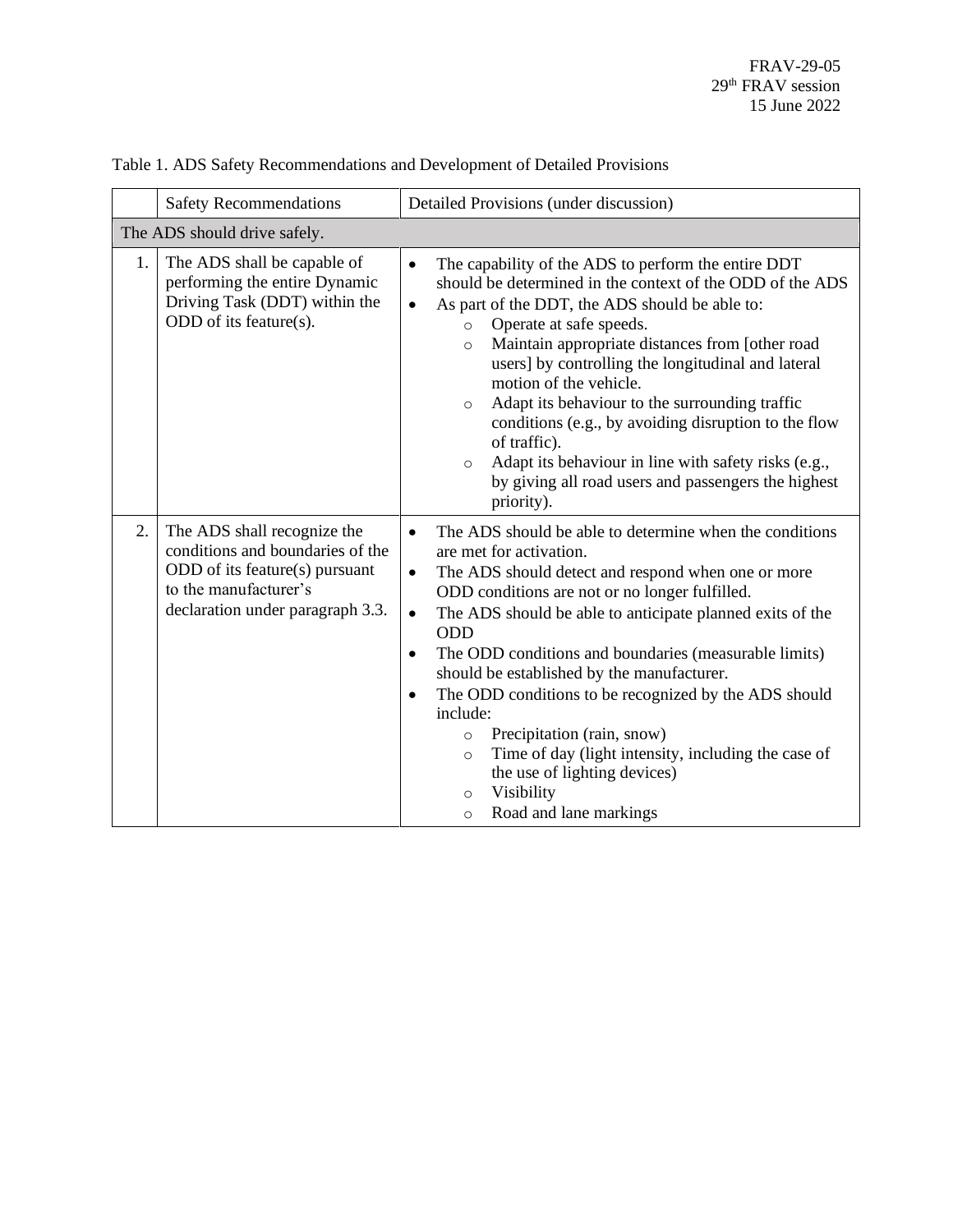| 3. | The ADS shall detect and<br>respond to objects and events<br>relevant to its performance of<br>the DDT.     | Objects and events might include, but are not limited, to:<br>Vehicles, motorcycles, bicycles, pedestrians,<br>$\circ$<br>obstacles<br>Road accidents<br>$\Omega$<br>Road safety agents / enforcement agents<br>$\circ$<br>Emergency vehicles<br>$\circ$<br>The ADS shall detect objects in and around its path of travel<br>that exceed a minimum size.<br>The ADS shall recognize objects as static or mobile.<br>$\bullet$<br>The ADS shall recognize markings and signals used to<br>$\bullet$<br>indicate priority vehicles within the ODD of its feature(s).<br>The ADS shall classify priority vehicles within the ODD of<br>$\bullet$<br>its feature(s) in accordance with the relevant traffic law(s).<br>The ADS shall yield the right of way to priority vehicles in<br>$\bullet$<br>service in accordance with the relevant traffic law(s). |
|----|-------------------------------------------------------------------------------------------------------------|---------------------------------------------------------------------------------------------------------------------------------------------------------------------------------------------------------------------------------------------------------------------------------------------------------------------------------------------------------------------------------------------------------------------------------------------------------------------------------------------------------------------------------------------------------------------------------------------------------------------------------------------------------------------------------------------------------------------------------------------------------------------------------------------------------------------------------------------------------|
| 4. | The ADS shall comply with<br>safety-relevant traffic laws<br>according to the ODD of the<br>feature in use. | ADS should comply with the traffic laws in nominal<br>conditions, except when in specific circumstances or when<br>necessary to enhance the safety of the vehicle's occupants<br>and/or other road users.                                                                                                                                                                                                                                                                                                                                                                                                                                                                                                                                                                                                                                               |
| 5. | The ADS shall interact safely<br>with other road users.                                                     | The ADS shall avoid collisions with safety-relevant objects<br>٠<br>where possible.<br>The ADS shall signal intended changes of direction.<br>$\bullet$<br>The ADS shall signal its operational status (active/inactive)<br>$\bullet$<br>as needed.                                                                                                                                                                                                                                                                                                                                                                                                                                                                                                                                                                                                     |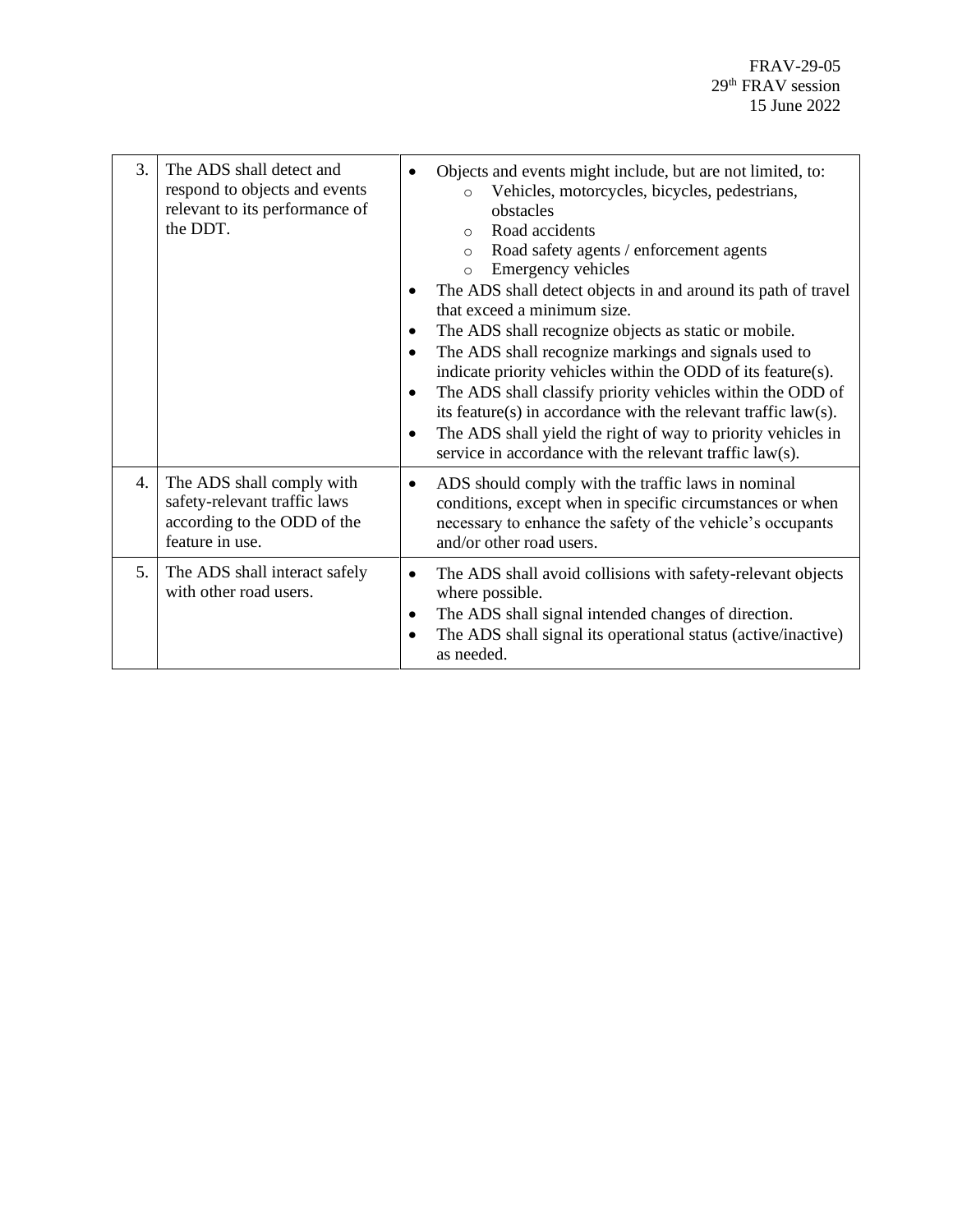|    | The ADS should interact safely with the ADS vehicle user(s).                                                      |                                                                                                                                                                                                                                                                                                                                                                                                                                                                                                                                                                                                                                                                                                                                                                                                                                                                                                                                                                                                        |  |
|----|-------------------------------------------------------------------------------------------------------------------|--------------------------------------------------------------------------------------------------------------------------------------------------------------------------------------------------------------------------------------------------------------------------------------------------------------------------------------------------------------------------------------------------------------------------------------------------------------------------------------------------------------------------------------------------------------------------------------------------------------------------------------------------------------------------------------------------------------------------------------------------------------------------------------------------------------------------------------------------------------------------------------------------------------------------------------------------------------------------------------------------------|--|
| 6. | User interaction with and the<br>interface of ADS (features) shall<br>have a high-level commonality<br>of design. | The ADS should be designed to foster a level of trust that is<br>$\bullet$<br>aligned with its capabilities and limitations to ensure proper<br>use of the system. <sup>1</sup><br>The operation of the interaction shall have in common:<br>$\bullet$<br>use of common sequence of states in the<br>$\circ$<br>transition/activation/overriding/<br>The interaction should be simplified:<br>Limit the number of roles<br>$\circ$<br>Limit the number of potential transitions<br>$\circ$<br>Limit the number of settings<br>$\circ$<br>Limit the number of different interaction modes<br>$\circ$                                                                                                                                                                                                                                                                                                                                                                                                    |  |
| 7. | The ADS HMI shall provide<br>clear and unambiguous<br>information to the user.                                    | The vehicle shall indicate its ADS capabilities in terms of<br>$\bullet$<br>their automated features and their ODD.<br>The ADS shall inform the user on the current conditions:<br>$\bullet$<br>ADS status information<br>$\circ$<br>The availability of ADS features<br>$\circ$<br><b>User Role</b><br>$\circ$<br>Responsibility<br>$\circ$<br><b>Permitted NDRA</b><br>$\circ$<br>Potential roles to activate<br>$\circ$<br>"Standard" information:<br>$\circ$<br>Vehicle speed, range, and Time to Fuel<br>п.<br>ADS failure information<br>$\circ$<br>The ADS shall inform the user on the upcoming conditions:<br><b>ODD</b> boundaries<br>$\circ$<br>Upcoming actions or change in roles<br>$\circ$<br>Oncoming decisions/manoeuvers<br>$\circ$<br>Estimated time until take over in normal conditions<br>$\circ$<br>Transition related communication.<br>$\Omega$<br>The ADS shall ensure that safety related information is<br>prioritized and presented in a clear and unambiguous<br>manner. |  |
| 8. | The ADS shall be designed to<br>prevent misuse and errors in<br>operation.                                        | The ADS shall be designed to prevent inadvertent activation<br>٠<br>or deactivation.<br>The controls dedicated to the ADS shall be clearly<br>$\bullet$<br>distinguishable from other controls.<br>The ADS shall provide feedback when the user attempts to<br>$\bullet$<br>enable unavailable functions.                                                                                                                                                                                                                                                                                                                                                                                                                                                                                                                                                                                                                                                                                              |  |

<sup>&</sup>lt;sup>1</sup> Calibrated Trust: A state where the automation user's trust in the automation, as well as their use of the automation, is appropriately adjusted to the actual performance of the automation (McGuirl & Sarter, 2006). See P. 8[9 Human Factors Design Guidance for Level 2 and Level 3 Automated Driving Concepts \(nhtsa.gov\)](https://www.nhtsa.gov/sites/nhtsa.gov/files/documents/13494_812555_l2l3automationhfguidance.pdf)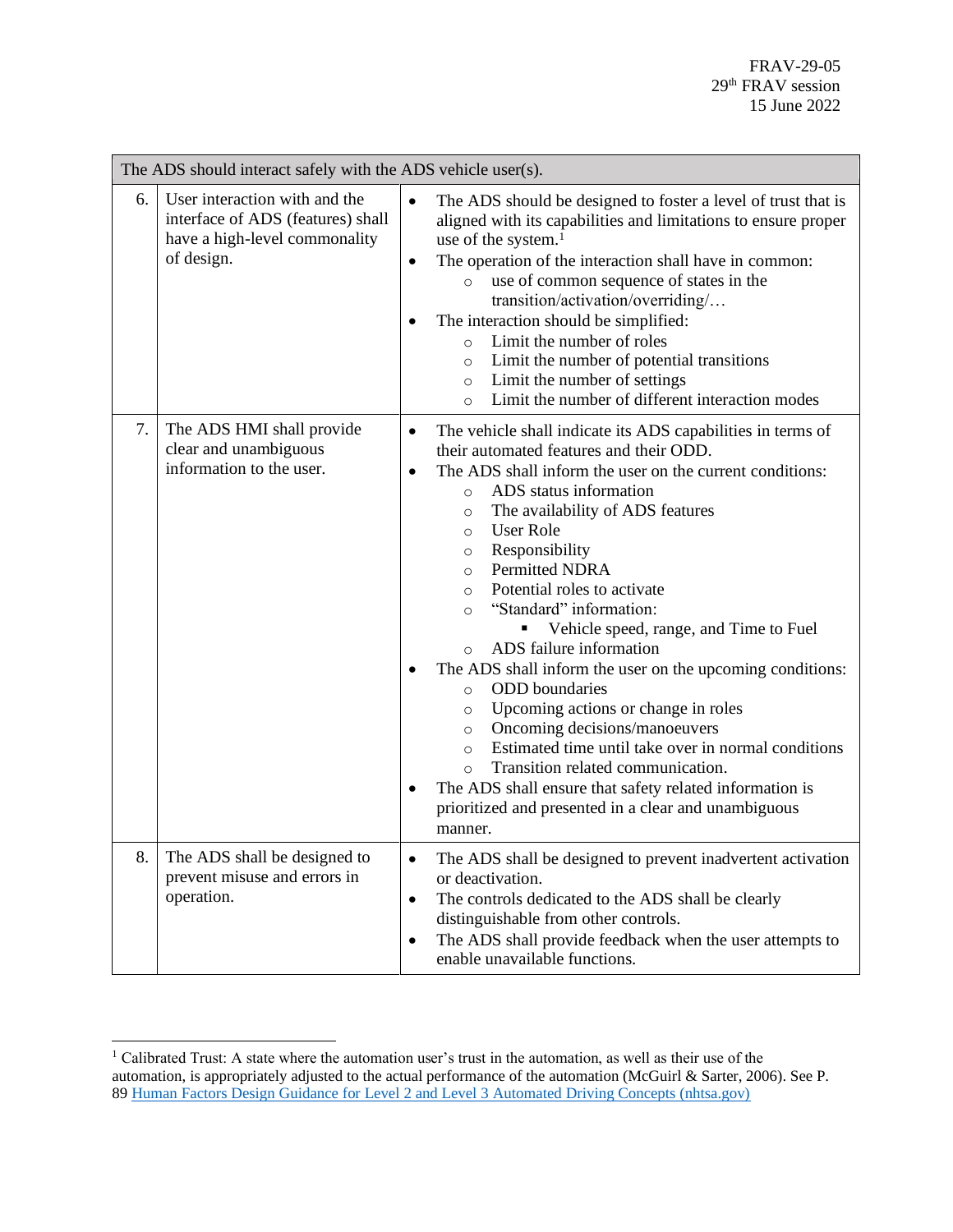| 9.  | The ADS shall be designed to<br>ensure safe ADS feature<br>activation.                                         | The ADS shall inform the user that preconditions for<br>activation are met.<br>The activation should follow a common sequence of actions<br>$\bullet$<br>and states:<br>Common sequence to be a pass/fail criterion.<br>$\circ$<br>The ADS shall provide confirmation that the system is<br>activated.                                                                                                                                                                                                                                                                                                                                                                                                                                                                                                                                                                                                                                                                                                                                                                                                                                                                                                                                             |
|-----|----------------------------------------------------------------------------------------------------------------|----------------------------------------------------------------------------------------------------------------------------------------------------------------------------------------------------------------------------------------------------------------------------------------------------------------------------------------------------------------------------------------------------------------------------------------------------------------------------------------------------------------------------------------------------------------------------------------------------------------------------------------------------------------------------------------------------------------------------------------------------------------------------------------------------------------------------------------------------------------------------------------------------------------------------------------------------------------------------------------------------------------------------------------------------------------------------------------------------------------------------------------------------------------------------------------------------------------------------------------------------|
| 10. | An ADS which permits a<br>transition of control shall be<br>designed to ensure safe<br>transitions of control. | The interaction shall follow a common sequence of actions<br>$\bullet$<br>and states in the Transition of control (change of user roles):<br>Common sequence to be a pass/fail criterion.<br>$\circ$<br>Transition of control shall return to a common default user<br>role (to prevent mode confusion and other risks):<br>This shall normally be fully engaged driving<br>$\circ$<br>(conventional driver; safety systems such as ESC<br>will remain activated).<br>Common default user to be a pass/fail criterion.<br>$\circ$<br>The ADS shall continuously verify whether the user is<br>available for the transition of control and<br>adapt the Transition of Control process, including<br>$\circ$<br>the time budget where feasible, to the state of the<br>user and/or to the ADS.<br>warn the user if not available when required<br>$\circ$<br>register user response indicating readiness for<br>$\circ$<br>transfer of control.<br>The ADS shall verify that the driver is in stable control of<br>the vehicle to complete the transfer of control to the user.<br>During transition, the ADS shall remain active until the<br>$\bullet$<br>transition of control has been completed or the ADS reaches<br>a minimal risk condition. |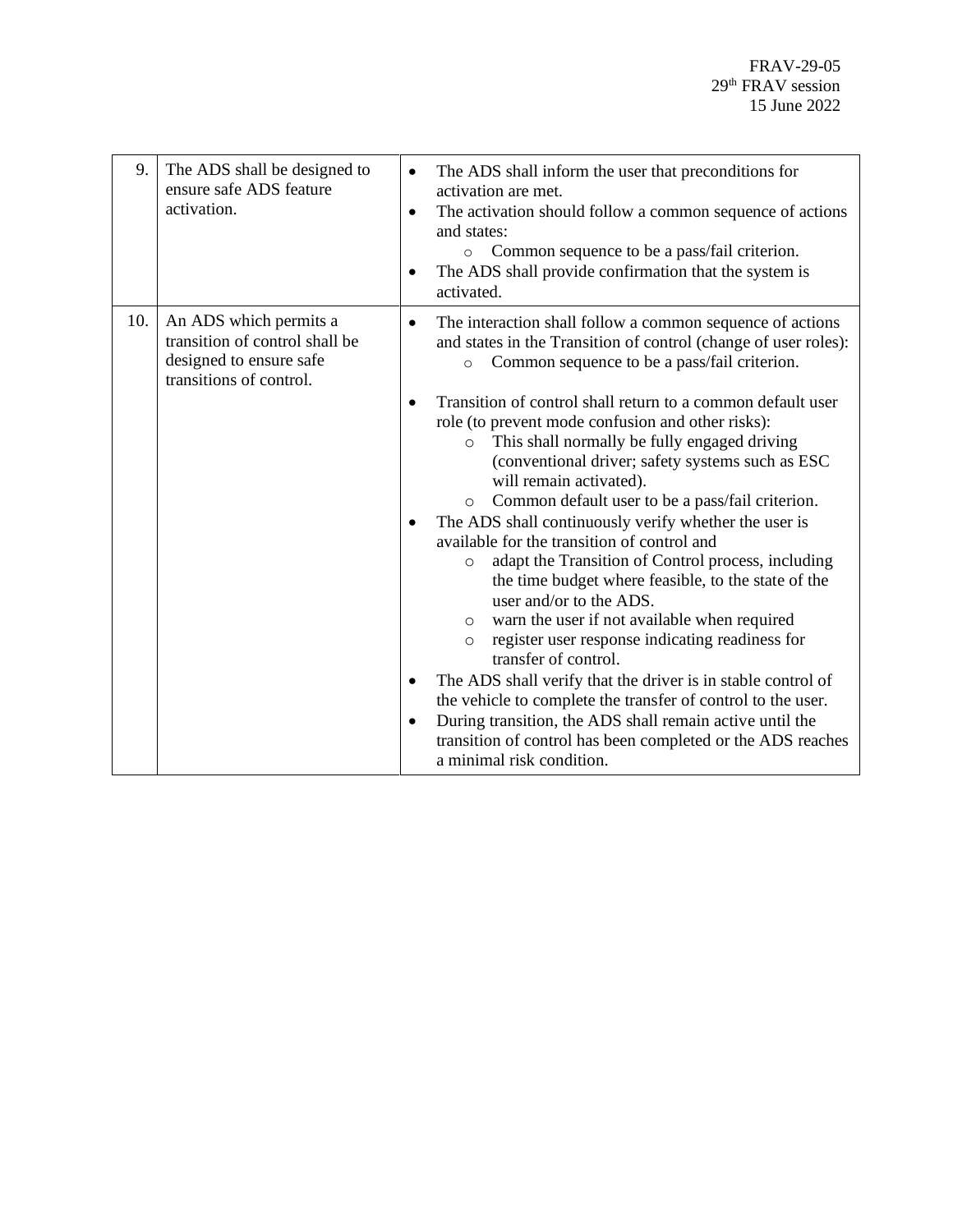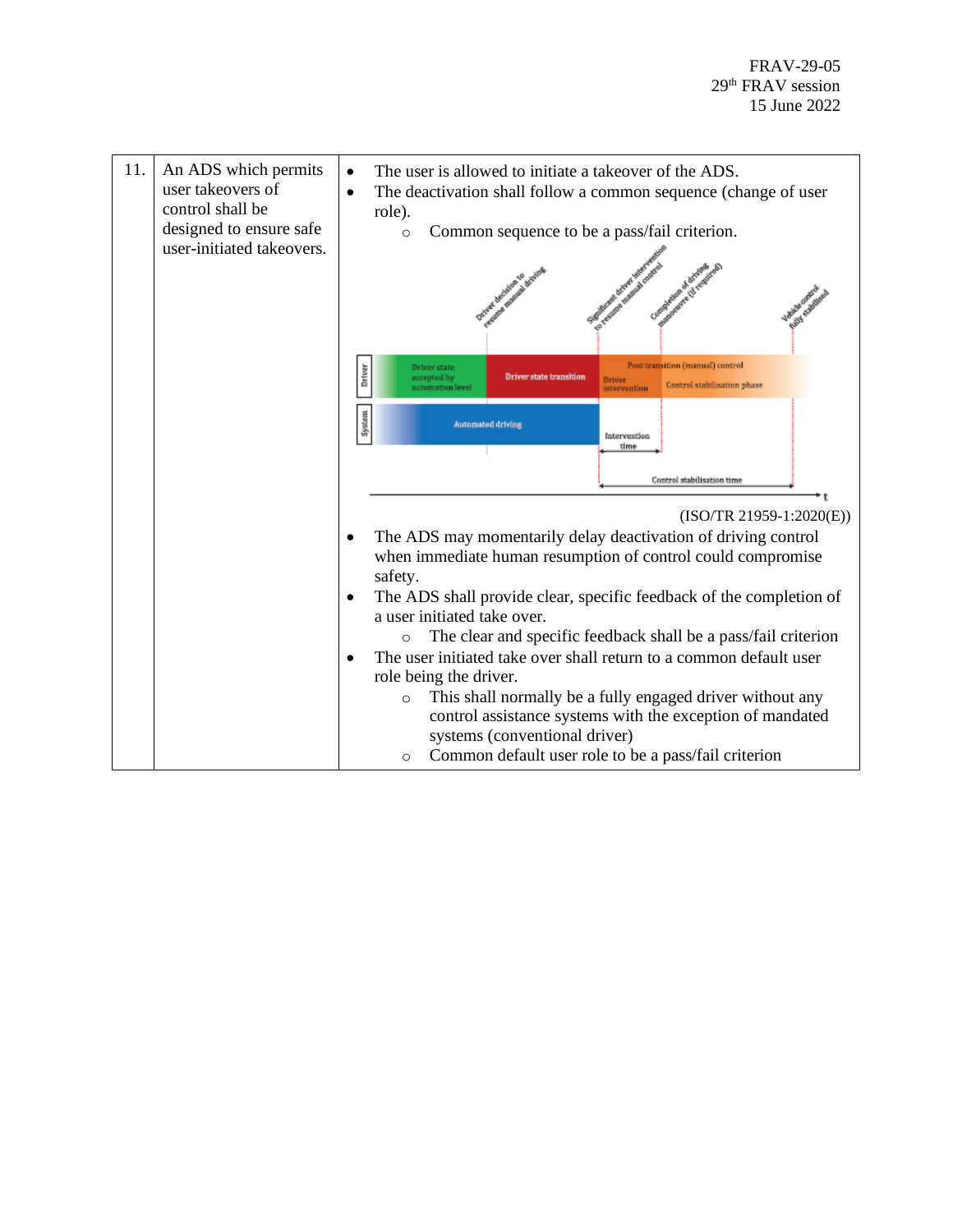| 12. | The use of the ADS       | Documentation:                                                                     |
|-----|--------------------------|------------------------------------------------------------------------------------|
|     | shall be supported by    | The ADS manufacturer / vehicle manufacturer (as appropriate) should                |
|     | documentation and        | create documentation available for audit on:                                       |
|     | tools to facilitate the  | Its intended educational approach:<br>$\bullet$                                    |
|     | user in understanding    | Theoretical and practical training<br>$\circ$                                      |
|     | the functionality and    | How its HMI design aligns with common HMI and<br>$\circ$                           |
|     | operation of the system. | interaction                                                                        |
|     |                          | Owner's manual describing at least:                                                |
|     |                          | An operational description of ADS' (features)<br>$\circ$                           |
|     |                          | capabilities and limitations (the information should also                          |
|     |                          | refer to specific scenarios)                                                       |
|     |                          | A description of the roles and responsibility of<br>$\circ$                        |
|     |                          | driver/user and ADS when an ADS (feature) is on/off                                |
|     |                          | A description on the permitted transitions of roles and<br>$\circ$                 |
|     |                          | the procedure for those transitions                                                |
|     |                          | A general overview of NDRA allowed when an ADS<br>$\circ$                          |
|     |                          | feature is active                                                                  |
|     |                          | Tools (in-vehicle):                                                                |
|     |                          | The ADS supports the user in correct operation (coaching)                          |
|     |                          | The ADS gives prompt feedback on erroneous operation                               |
| 13. | The integration of an    | The entire HMI design should be defined and the integration with<br>$\bullet$      |
|     | ADS which permits a      | ADS HMI assured by analysis and/or test.                                           |
|     | transition of control    | The vehicle and ADS HMI needs to take into account potential<br>$\bullet$          |
|     | with the entire vehicle  | impairments of users (such as colour blindness, impaired hearing)                  |
|     | HMI shall be assured     | which do not require specific hardware adaptations of the vehicle.                 |
|     | ADS manufacturers        | Analyses of user needs and risk, setting safety and usability<br>$\bullet$         |
|     | shall follow a human     | objectives, as well as specifying user requirements and ensuring user              |
|     | centred design process   | understanding and context                                                          |
|     | of the vehicle.          | Producing design solutions to meet these requirements<br>$\bullet$                 |
|     | (footnote)               | Conducting evaluations, particularly real world testing on real users<br>$\bullet$ |
|     |                          | (i.e., not the engineers developing the products)                                  |
|     |                          | Human factors design and testing activities should be assigned to<br>$\bullet$     |
|     |                          | qualified personnel, with clearly defined roles and responsibilities,              |
|     |                          | including process oversight and sign-off.                                          |
|     |                          | Device performance should be monitored in the field and this<br>$\bullet$          |
|     |                          | information should be used to set future design targets and evaluate               |
|     |                          | designs against these requirements. <sup>2</sup>                                   |

• In the moment of a mode transition.

<sup>&</sup>lt;sup>2</sup> Evaluation should include an analysis of the user's correct interpretation of the actual driving mode and its affiliated responsibilities and (driving) tasks:

<sup>•</sup> While driving with the same automation mode for a certain period of time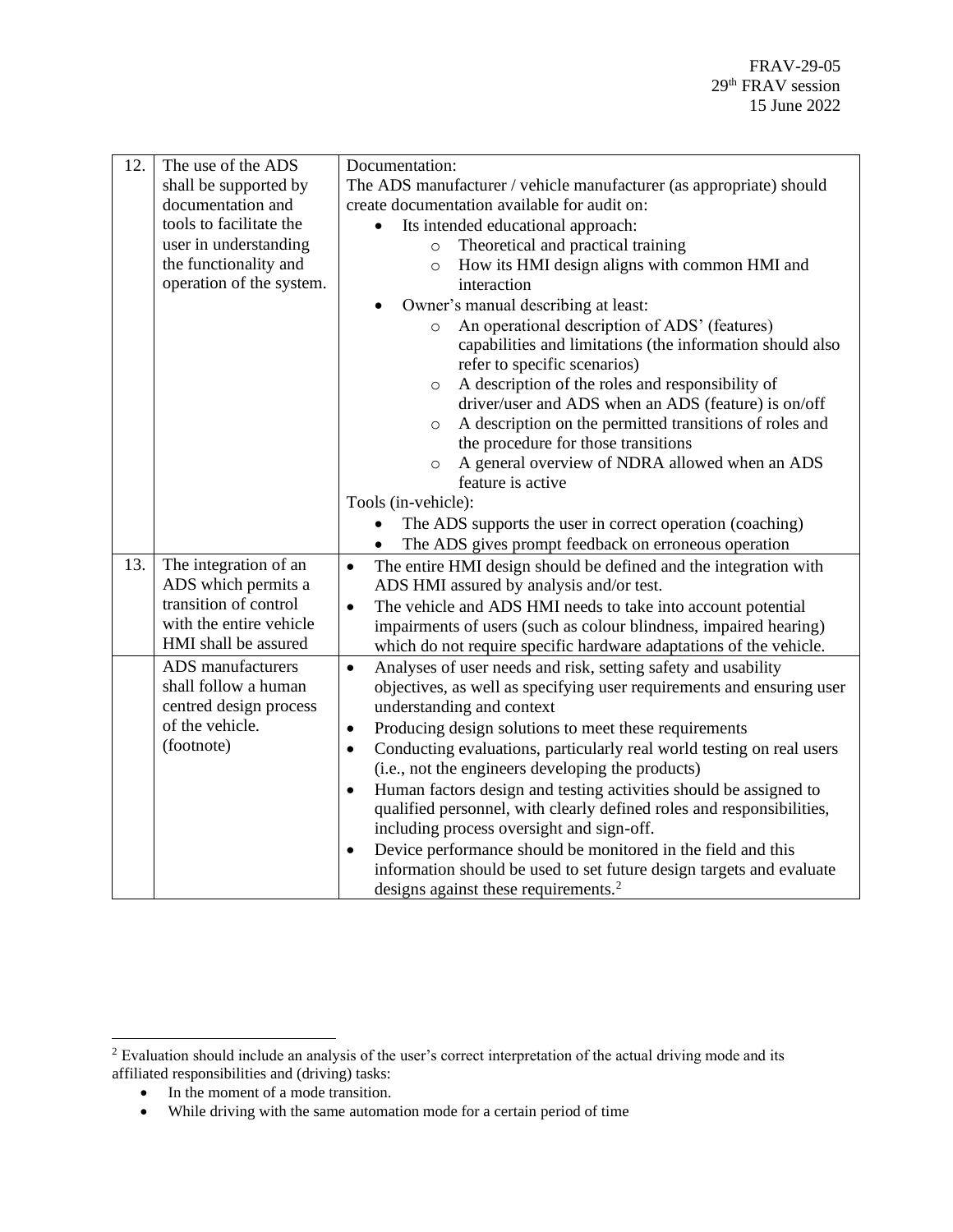| 14. | Passenger-carrying    | $\bullet$ | For the safety of the occupants, the ADS vehicle should:               |
|-----|-----------------------|-----------|------------------------------------------------------------------------|
|     | ADS vehicles that may |           | Stop in accordance with the designated route;<br>$\circ$               |
|     | operate without a     |           | Open the service doors when at a stop and close them before<br>$\circ$ |
|     | fallback user shall   |           | starting moving again;                                                 |
|     | provide means for     |           | Achieve a minimum-risk condition (MRC) by demand of the<br>$\circ$     |
|     | ensuring passenger    |           | vehicle occupants upon application of the designated control           |
|     | safety.               |           | (button);                                                              |
|     |                       |           | • Provide sound notification to the occupants in the case of           |
|     |                       |           | emergency braking.                                                     |
|     |                       | $\bullet$ | For the occupant information, the ADS vehicle should provide audio     |
|     |                       |           | messages to the occupants about approaching a stop and starting the    |
|     |                       |           | motion after a stop.                                                   |
|     |                       | $\bullet$ | The ADS vehicle should provide voice communication between the         |
|     |                       |           | occupant compartment and a remote operation dispatcher/assistance      |
|     |                       |           | personnel.                                                             |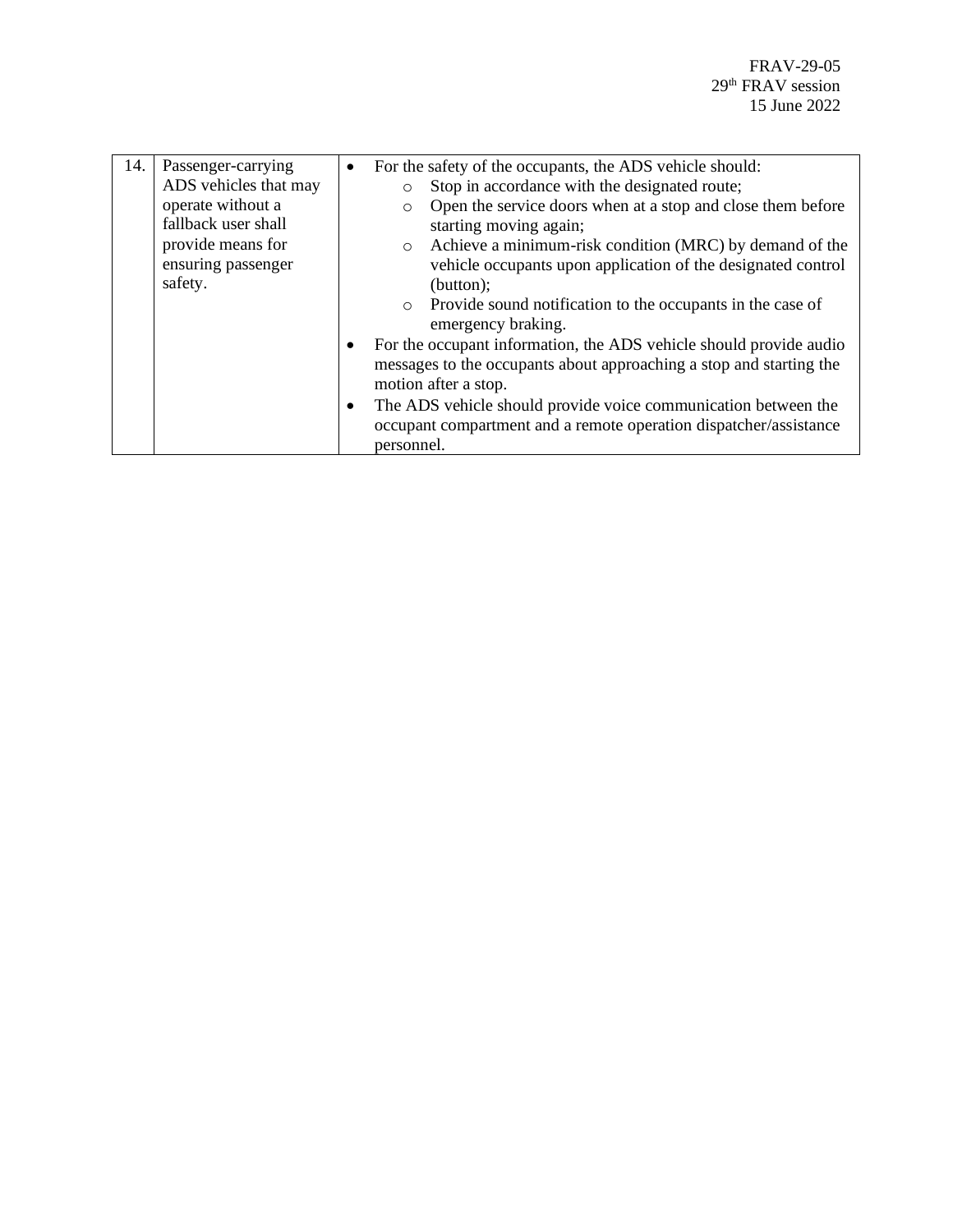| The ADS should manage safety-critical situations. |                                                                                                                                                                                    |                                                                                                                                                                                                                                                                                                                                                                                                                                                                                                                                                 |  |
|---------------------------------------------------|------------------------------------------------------------------------------------------------------------------------------------------------------------------------------------|-------------------------------------------------------------------------------------------------------------------------------------------------------------------------------------------------------------------------------------------------------------------------------------------------------------------------------------------------------------------------------------------------------------------------------------------------------------------------------------------------------------------------------------------------|--|
| 13.                                               | The ADS shall execute a<br>fallback response in the event of<br>a failure in the ADS and/or other<br>vehicle system that prevents the<br>ADS from performing the DDT.              | In the absence of a fallback-ready user, the ADS should fall<br>$\bullet$<br>back directly to a Minimal Risk Condition (MRC)<br>If the ADS is designed to request and enable intervention by<br>$\bullet$<br>a human driver, the ADS should execute an MRM in the<br>event of a failure in the transition of control to the user<br>Upon completion of an MRM, a user may be<br>$\circ$<br>permitted to assume control of the vehicle<br>The user should be permitted to override the ADS<br>$\circ$<br>to assume full control over the vehicle |  |
| 14.                                               | The ADS shall signal its<br>intention to place the vehicle in<br>an MRC.                                                                                                           | The ADS should signal its intention to place the vehicle in<br>an MRC to:<br>ADS user or vehicle occupants<br>$\circ$<br>Other road users (e.g., by hazard lights)<br>$\circ$                                                                                                                                                                                                                                                                                                                                                                   |  |
| 15.                                               | Pursuant to a traffic accident,<br>the ADS shall stop the vehicle.                                                                                                                 | ADS reactivation should not be possible until the safe<br>operational state of the ADS has been verified.                                                                                                                                                                                                                                                                                                                                                                                                                                       |  |
| The ADS should safely manage failure modes.       |                                                                                                                                                                                    |                                                                                                                                                                                                                                                                                                                                                                                                                                                                                                                                                 |  |
| 16.                                               | The ADS shall detect and<br>respond to system malfunctions<br>and abnormalities relevant to its<br>performance of the DDT.                                                         | The ADS should perform self-diagnosis of faults in<br>$\bullet$<br>accordance with the OEMs prescribed list<br>The ADS should detect system malfunctions/abnormalities<br>$\bullet$<br>and evaluate system's ability to fulfill the entire DDT                                                                                                                                                                                                                                                                                                  |  |
| 17.                                               | The ADS shall be designed to<br>protect against unauthorized<br>access.                                                                                                            | The measures ensuring protection from unauthorized access<br>$\bullet$<br>should be provided in alignment with engineering best<br>practices.                                                                                                                                                                                                                                                                                                                                                                                                   |  |
| 18.                                               | The ADS shall signal<br>[faults/failures] compromising<br>its capability to perform the<br>entire DDT relevant to the ODD<br>of its feature(s).                                    |                                                                                                                                                                                                                                                                                                                                                                                                                                                                                                                                                 |  |
| 19.                                               | The ADS shall be designed to<br>protect against unauthorized<br>modifications to safety-critical<br>hardware and software.                                                         |                                                                                                                                                                                                                                                                                                                                                                                                                                                                                                                                                 |  |
| 20.                                               | The ADS may continue to<br>operate in the presence of<br>[faults/failures] that do not<br>prevent that ADS from fulfilling<br>the safety recommendations<br>applicable to the ADS. | The limited operation of the ADS should comply to the<br>$\bullet$<br>normally applicable safety requirements.<br>For situations where the ADS is not able to perform the<br>$\bullet$<br>DDT safely, the ADS should have the function to prevent<br>activation. If the ADS has OTA functionality, this function<br>may be activated remotely if the authorities or the vehicle<br>manufacturer determine that the ADS is unsafe.                                                                                                               |  |